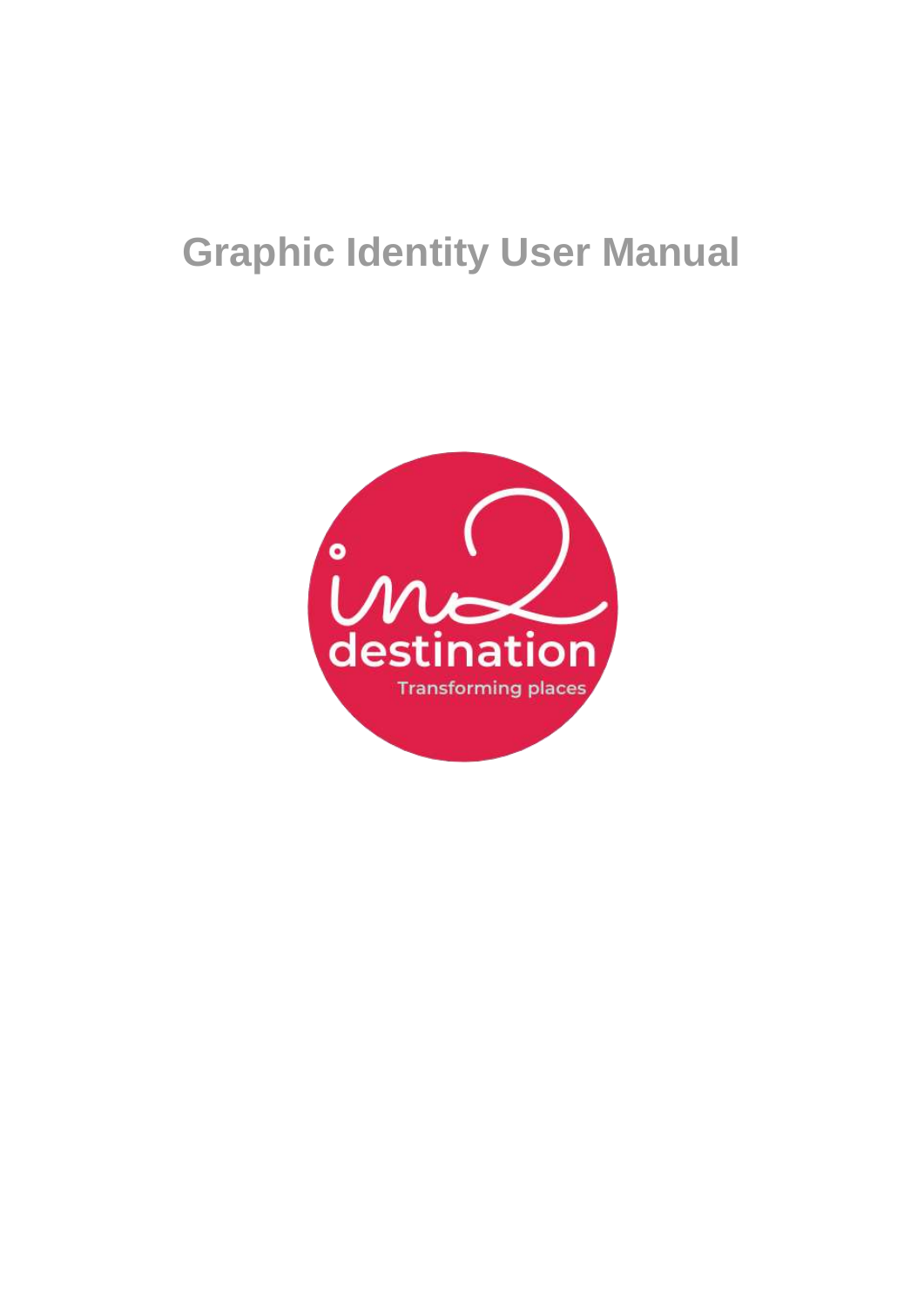# **Index:**

| 1. | <b>Introduction</b>          |   |
|----|------------------------------|---|
|    | <b>Main logo</b><br>1.1      | 3 |
|    | <b>Secondary logo</b><br>1.2 |   |
| 2. | <b>Corporate Colors</b>      |   |
| 3. | <b>Corporate Types</b>       |   |

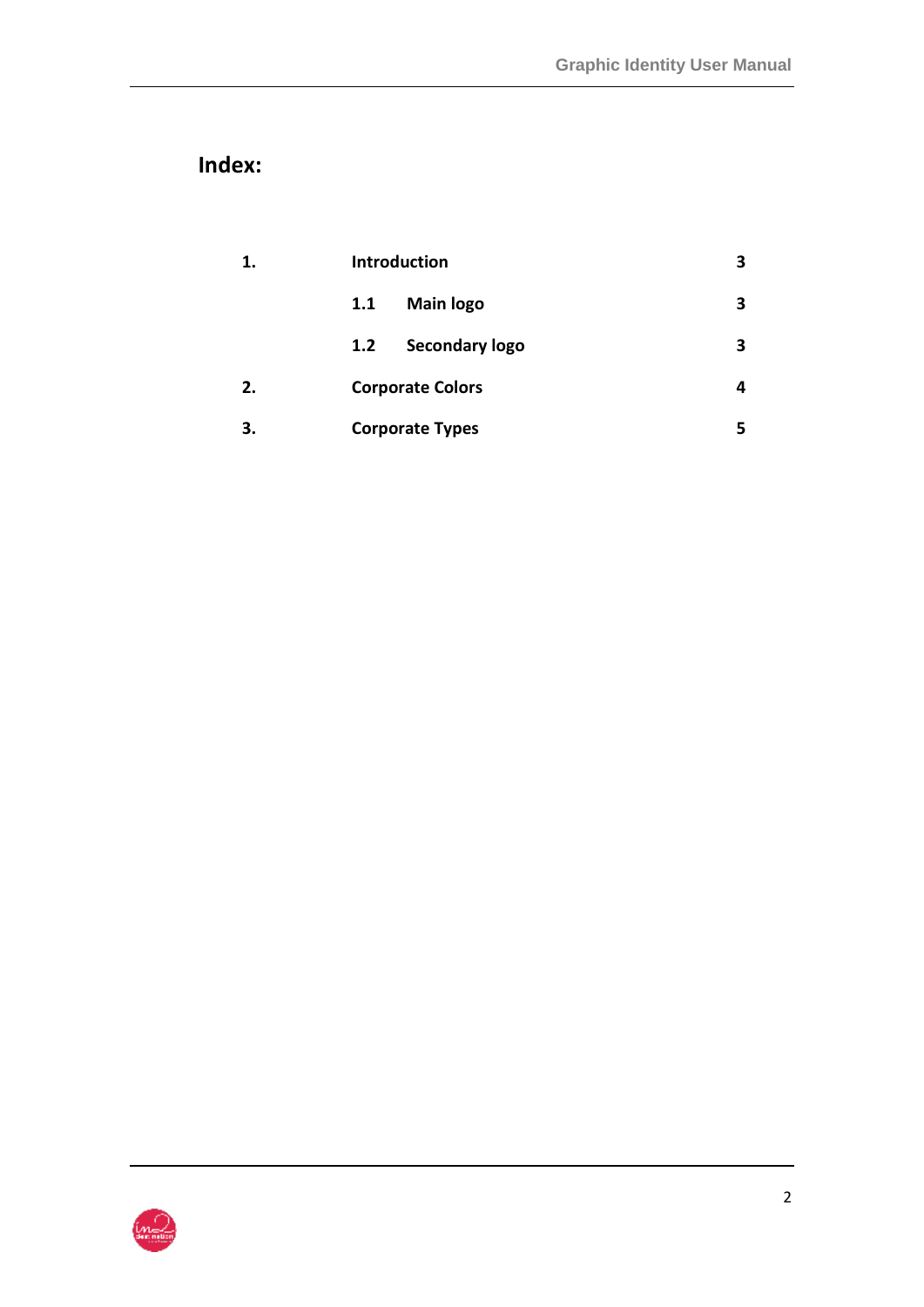### **1. Introduction**

This basic manual of the use of the logo has been created as a reference and guide of basic standards for the proper and unified use of the main and the secondary of **in2destination** logo.

#### **1.1 Main Logo**

Its use will be a priority in those cases in which a single logo appears, since it is the most recognizable. Their versions are:



- Depending on the background color:

- With transparent background:



#### **1.2 Secondary Logo**

Its use will be a priority in social networks and will accompany the main logo, strengthening in2destination's commitment to the SDGs. Their versions are:



**Note: for more information, please contact [info@in2destination.com.](mailto:info@in2destination.com?subject=Duda%20sobre%20uso%20de%20logotipo) Thank you.**

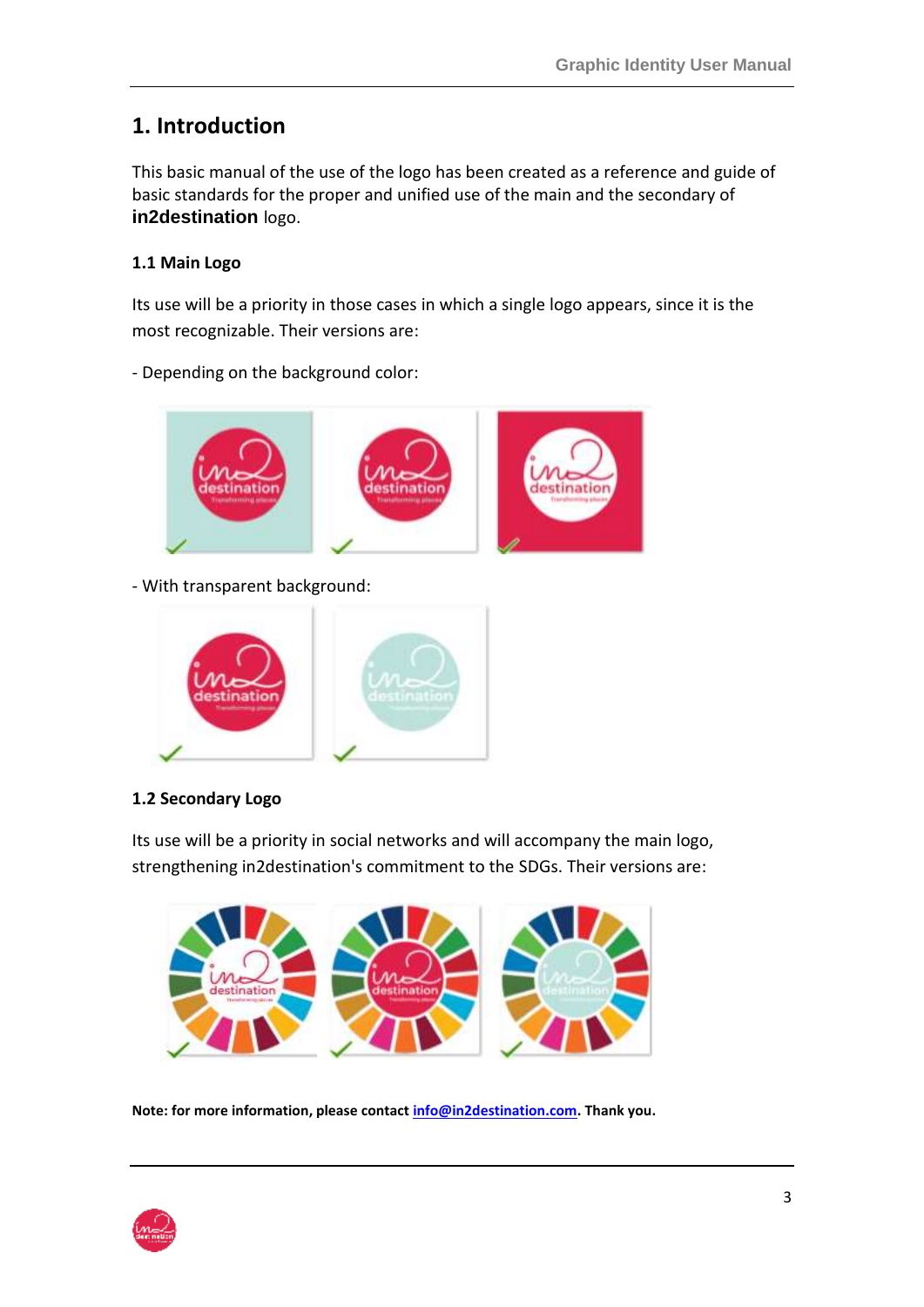# **2. Corporate Colors**

Corporate colors are:

| RGB: 223 R 32 G 72 B        |  |  |
|-----------------------------|--|--|
| CMYK: 14 C 94 M 60 Y 2 K    |  |  |
| #DF2048 (websafe: #CC3333)  |  |  |
| Pantone Solid Coated: 1925C |  |  |

| RGB: 189 R 226 G 219 B     |  |  |  |  |  |  |  |
|----------------------------|--|--|--|--|--|--|--|
| CMYK: 31 C 2 M 18 Y 0 K    |  |  |  |  |  |  |  |
| #BDE2DB (websafe: #CCCCCC) |  |  |  |  |  |  |  |
| Pantone Solid Coated: 573U |  |  |  |  |  |  |  |